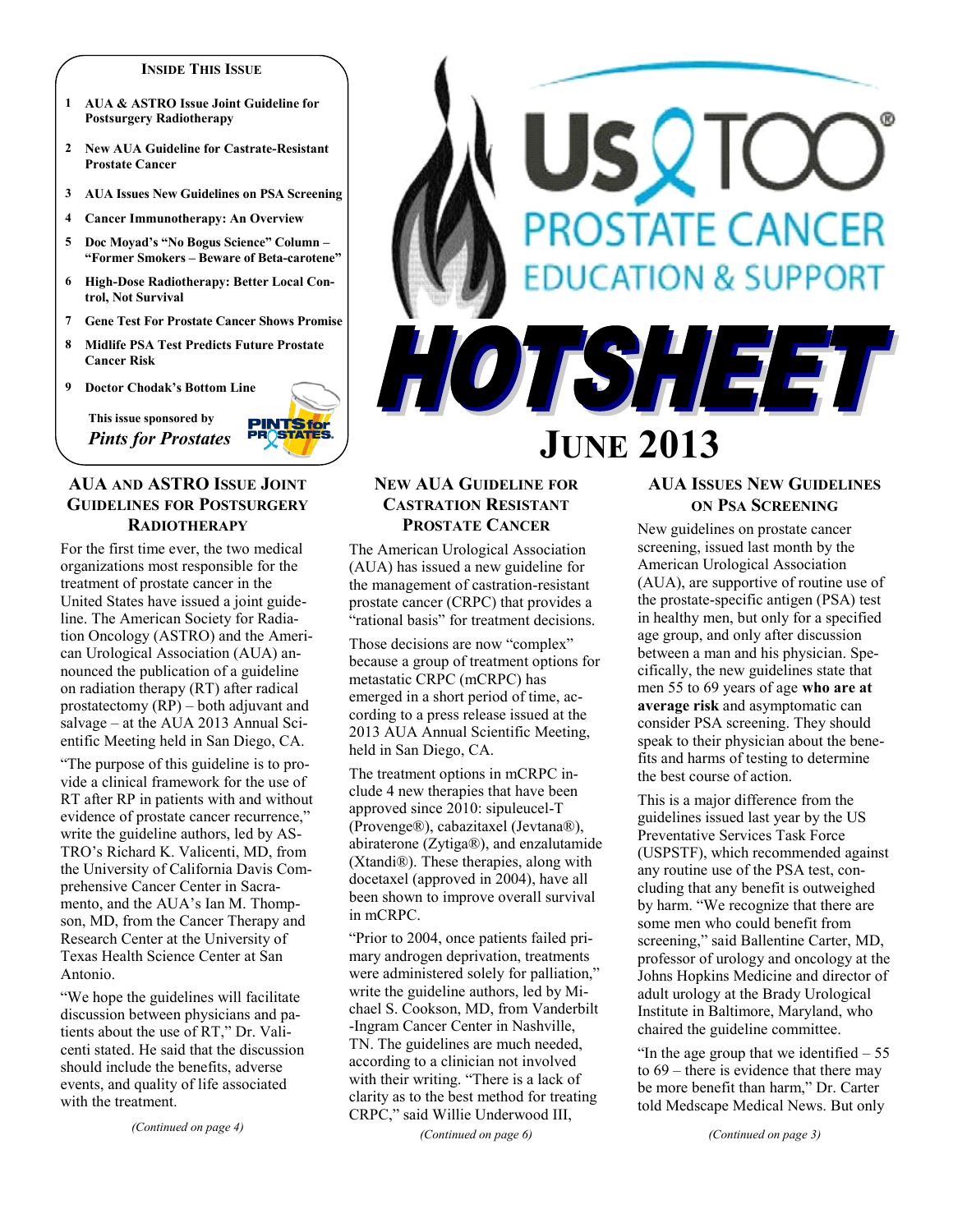

# *AND PEOPLE LIKE YOU!*

ITEMS CONTAINED IN US TOO PUBLICATIONS ARE OBTAINED FROM VARIOUS NEWS SOURCES AND EDITED FOR INCLUSION. WHERE AVAILABLE, A POINT-OF-CONTACT IS PROVIDED.

REFERENCES TO PERSONS, COMPANIES, PRODUCTS OR SERVICES ARE PROVIDED FOR INFORMATION ONLY AND ARE NOT ENDORSEMENTS. READERS SHOULD CONDUCT THEIR OWN RESEARCH INTO ANY PERSON, COMPANY, PRODUCT OR SERVICE, AND CONSULT WITH THEIR LOVED ONES AND PERSONAL PHYSICIAN BEFORE DECIDING ON ANY COURSE OF ACTION.

THE INFORMATION AND OPINIONS EXPRESSED IN THIS PUBLICATION ARE NOT RECOMMENDATIONS FOR ANY MEDICAL TREATMENT, PRODUCT SER-VICE OR COURSE OF ACTION BY US TOO INTER-NATIONAL, INC., ITS OFFICERS AND DIRECTORS, OR THE EDITORS OF THIS PUBLICATION. FOR MEDI-CAL, LEGAL OR OTHER ADVICE, PLEASE CONSULT PROFESSIONAL(S) OF YOUR CHOICE.

*HOTSHEET* EDITORIAL TEAM:

JONATHAN E. MCDERMED, PHARMD ROBERT M. PROTZ, MS JACQUELINE KONIECZKA THOMAS N. KIRK

#### US TOO INTERNATIONAL STAFF:

THOMAS N. KIRK, PRESIDENT AND CEO TERRI GIBBONS LIKOWSKI, CHAPTER SVCS PROG MGR, TOLL FREE PHONE #: 1-877-978-7866 JACQUELINE KONIECZKA, OFFICE MANAGER RYAN MAGUIRE, COMMUNICATIONS COORD.

#### US TOO BOARD OF DIRECTORS:

*EXECUTIVE COMMITTEE/OFFICERS* KAY LOWMASTER, MSW, LCSW, CHAIRMAN DAVID P. HOUCHENS, PHD, VICE-CHAIRMAN JEAN JEFFRIES, TREASURER HOWARD KACZMAREK, SECRETARY

*DIRECTORS:* JAMES C. HAMMACK, DDS JERRY HARDY DAVID M. LUBAROFF, PHD JEFF MILLS JAMES L. RIEDER DEXTER C. RUMSEY III WILLIAM SEIDEL REV. HAROLD "HAL" TEUSCHER THOMAS N. KIRK, PRESIDENT AND CEO

US TOO INTERNATIONAL, INC. IS INCORPORATED IN THE STATE OF ILLINOIS AND RECOGNIZED AS A 501(C)(3) NOT-FOR-PROFIT CHARITABLE CORPORATION

#### **DONATIONS / GIFTS TO US TOO ARE TAX DEDUCTIBLE**

5003 FAIRVIEW AVE. DOWNER'S GROVE, IL 60515 PHONE: (630) 795-1002 / FAX: (630) 795-1602

**WEBSITE: WWW.USTOO.ORG**

COPYRIGHT 2013, US TOO INTERNATIONAL, INC.

#### **CANCER IMMUNOTHERAPY: AN OVERVIEW**

By James L. Gulley, MD, PhD, FACP

With the approval of sipuleucel-T (Provenge®) for the treatment of metastatic castrate-resistant prostate cancer, interest in the field of cancer immunotherapy has grown significantly. Until recently, the only treatment shown to improve overall survival (OS) for prostate cancer patients was chemotherapy. Now, men have a number of options with approved targeted therapies such as abiraterone (Zytiga®) and enzalutamide (Xtandi®), and some promising new immunotherapies under development. A targeted immunotherapy candidate, PROSTVAC®, showed an 8.5 month improvement in median overall survival (OS) vs. controls in a randomized, placebo controlled Phase 2 study<sup>1</sup>, and a global Phase 3 trial is now underway.

In general, cancer immunotherapies work to train the body's own immune system to recognize and destroy cancer cells. These therapies include cancer vaccines (also known as therapeutic vaccines) which have substantially fewer and less severe side effects than chemotherapy yet can lead to clinically meaningful improvements in OS. However, as these are still a relatively new therapeutic option, many patients are unsure about what these types of therapy have to offer and how they could ultimately change the way we treat prostate cancer (and eventually other cancers).

First, it is important to understand how immunotherapies differ from other treatment options and therefore must be evaluated differently. While clinical trials of immunotherapies for prostate cancer (such as Provenge and PROST-VAC®) have demonstrated clinically meaningful improvements in OS, these studies have not been associated with an improvement in progression-free survival (PFS). This can be attributed in part to cancer immunotherapies directly targeting the immune system, which in turn enable the body to recognize and destroy the prostate tumor cells. It may take some time to generate a clinically significant response following a vaccine, however because the body can make memory cells, this response can be active long after this active immunotherapy is given. Thus while there may not

be significant changes short term, even a slowing of the tumor growth rate can lead to substantial improvement in OS long term. This is an important concept in understanding expectations of clinical responses following immunotherapy and has changed the way immunotherapy studies are designed with approval endpoints looking primarily at the more important improvement in OS rather than the less clinically relevant PFS.

Studies have also strongly suggested that cancer immunotherapies may be more effective in earlier stage prostate cancer, where the immune system may be in a better position to respond and any slowing of the tumor growth rate could offer a greater benefit. In one Phase 2 study, men receiving PROST-VAC® exceeded their predicted median survival time, but those with a predicted survival of  $\geq$ 18 months upon enrollment saw a much greater *increase* in their survival time above that predicted than those whose predicted survival was <18 months. Another recently published study with sipuleucel-T suggested that men with lower PSA values also had a bigger OS impact from immunotherapy than men with higher PSA values. Studies such as these support the theory that these well tolerated immunotherapies may best be used early in the treatment armamentarium in asymptomatic or minimally symptomatic men, prior to chemotherapy which is associated with a substantially worse side effect profile.

Furthermore, another promising aspect of cancer immunotherapies is the idea of combination therapies. The use of multiple immunotherapy treatments and/or combination with traditional treatments (such as androgen deprivation therapy or chemotherapy) could provide further clinical benefit by bringing together two or more "mechanisms of action" to attack the cancer. However, further studies will need to address questions regarding simultaneous versus sequential approaches to therapy, as well as which combinations may be the most effective for different patients.

Finally, even with the marketing approval of new treatment options in recent years, *(Continued on page 8)*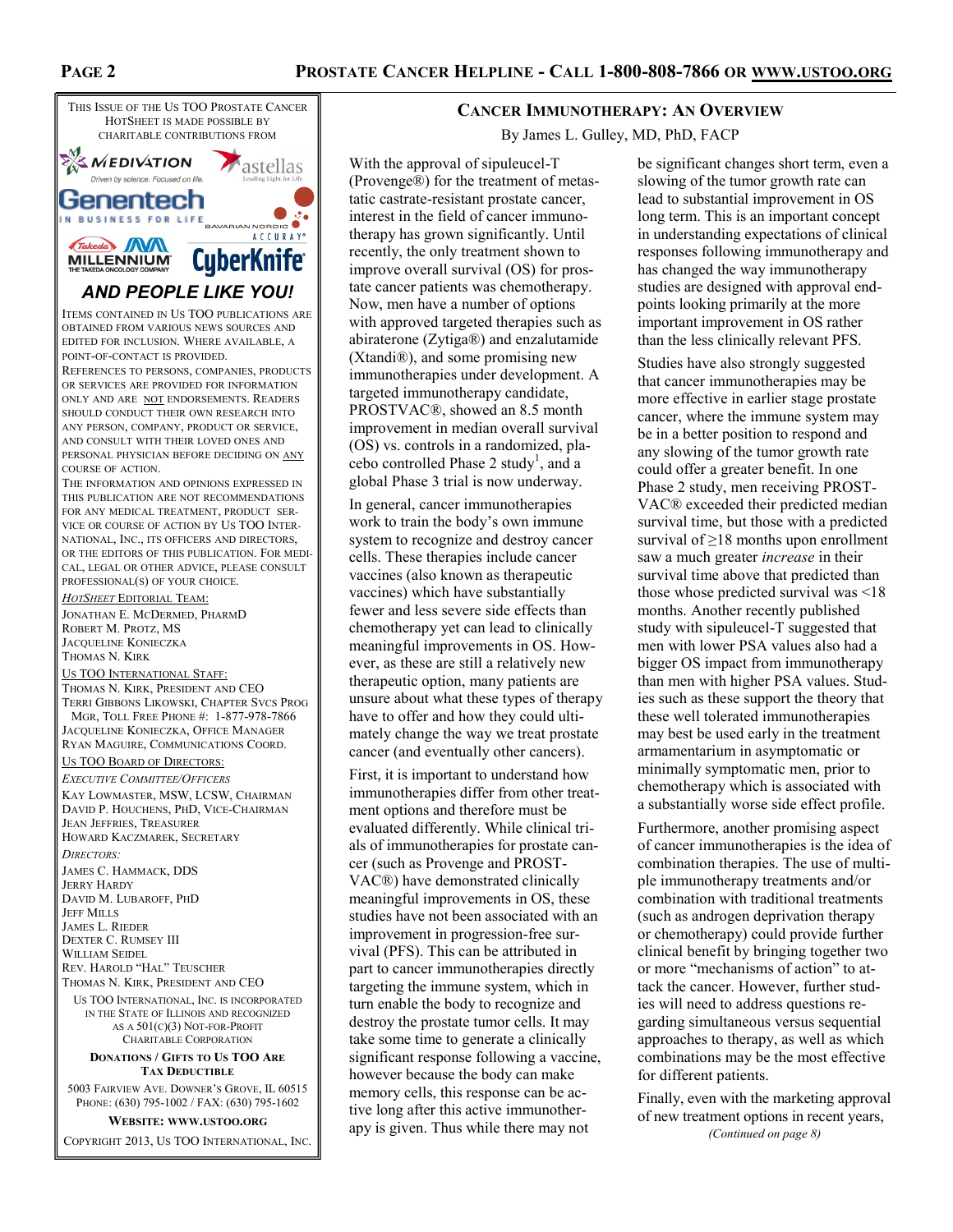#### **AUA SCREENING GUIDELINES**

*(Continued from page 1)*

in that age range, he emphasized; for other age groups, the panel could not recommend routine screening.

Another difference is that the AUA guidelines reviewed the evidence from an individual perspective, not from a public health perspective, Dr. Carter explained. "The point of the guidelines is to help urologists inform an averagerisk man who is asymptomatic."

The AUA guidelines are "not a response" to the USPSTF or any other guidelines, he noted. The process for drawing up the AUA guidelines began 2 years ago. It was based on a rigorous systematic literature review by a multidisciplinary team, involving medical and radiation oncologists, general internists, epidemiologists, and urologists, he said.

The AUA guidelines state that PSA screening is not recommended for men younger than 40 years, for men 40 to 54 years who are at average risk, for men 70 years and older, and for men with a life expectancy of less than 10 to 15 years. It is recommended that men in these age groups (younger than 55 years or 70 years and older) who are at a higher risk for prostate cancer (e.g., because of a family history of disease or by virtue of their race) speak to their physician about the benefits and risks of PSA testing.

"There is less evidence here of benefit," Dr. Carter said, but these men who are at higher risk need to know the benefits and harms of screening, he added.

The new guidelines supersede and replace the section on prostate cancer detection in the 2009 AUA best-practice document, which recommended screening start at age 40. That document was based on opinion and clinical evidence, whereas these new clinical guidelines are based on evidence from a systematic literature review, Dr. Carter explained.

In the new guidelines, "our statements do not go beyond the evidence," he said. The quality of the evidence for benefit was moderate (grade B), whereas the quality of the evidence for harm was high (grade A)," he noted. "The panel felt that it would not be reasonable to go beyond the evidence and make statements based on opinion."

*Medscape Medical News, 8 May 2013*

# **DOC MOYAD'S WHAT WORKS & WHAT IS WORTHLESS COLUMN, ALSO KNOWN AS "NO BOGUS SCIENCE" COLUMN**

#### **"If you are a former smoker please stay away from dietary supplements with betacarotene in them. Food sources are fine, but the supplements are not! "**

Mark A. Moyad, MD, MPH, Univ. of Michigan Medical Center, Dept. of Urology

**Editors' note**: Us TOO has invited certain physicians and others to provide information and commentary for the *HotSheet* to enrich its content to empower the reader. This column contains the opinions and thoughts of its author and is not necessarily those of Us TOO International.

**Bottom Line:** One of the largest studies of dietary supplements to prevent the progression of macular degeneration  $(AREDS2)$  was just published<sup>1</sup> and fish oil was not beneficial and beta-carotene may have increased the risk of lung cancer in former smokers! Yikes! This is an important column for current, former and even non-smokers that at times less is really more!

Less is more (Moyad is always saying that, especially to his kids when they ask for money)! One of the most surprising findings in a large dietary supplement studies occurred in the 1990s when the Alpha-Tocopherol Beta-Carotene Cancer Prevention (ATBC) trial, a randomized study of 50 mg of alpha-tocopherol and/or 20 mg of beta-carotene on over 29,000 male chronic smokers was stopped. Participants receiving beta-carotene had a significant increase in the risk of lung cancer incidence and dying from all causes compared to placebo. This study was designed originally because plenty of epidemiologic research suggested betacarotene could reduce the risk of lung cancer.

Yet, soon after the ATBC stopped, the Carotene and Retinol Efficacy (CARET) Trial, a randomized study using 30 mg of beta-carotene in individuals with a history of smoking or asbestos exposure, was also stopped for precisely the same reasons as ATBC! A significant increase in lung cancer diagnoses and overall death occurred in the supplement vs. placebo arm. The third large prevention trial of betacarotene, the Physicians' Health Study (PHS), did not show anything positive or negative, but PHS was not just conducted in smokers. A total of 11% were current and 39% were former smokers, and 50 mg of beta carotene was utilized every other day (blood levels were also lower in betacarotene from supplementation in PHS). In other words, researchers received a real indication that an excess of certain supplements or antioxidants in certain populations could potentially increase the risk of cancer and early death. This was again a

substantial change in the paradigm of thinking that really impacted my thoughts and beliefs forever.

Hot off the press comes the results of the AREDS2 trial that showed that fish oil does NOT reduce the progression of macular degeneration. However, in this same trial the group that was taking 15 mg of beta-carotene in their supplement had a significant increase in the risk of lung cancer (23 vs. 11 cases or 2.0% vs. 0.9%) and most of the lung cancer cases were in former smokers! Is it possible that higher doses of beta-carotene in dietary supplements (15 mg or more) increases the risk of lung cancer in former and current smokers!? YES! It is possible!

So, if you are a former smoker check your supplements to make sure they contain little or no beta-carotene. If you are a current smoker please stop smoking now! If you have never smoked always remember that in many situations less is more! Eating healthy foods high in beta-carotene has not been a safety issue in former and current smokers-only the supplements! Yikes! No room for jokes here folks! This one is really scary! I bet there are a lot of men and women, and men with prostate cancer that are former smokers that have a good deal of beta-carotene in some of their multivitamin or other supplements. Yikes!

#### Reference:

1. The Age-Related Eye Disease Study 2 (AREDS2) Research Group. Lutein + zeaxanthin and omega-3 fatty acids for age-related macular degeneration: The AREDS2 randomized clinical trial. JAMA 5 May 2013, online first.

**Want to learn more about local prostate cancer support group activities? Read the**

CHAPTER NEWS!

**at www.ustoo.org!**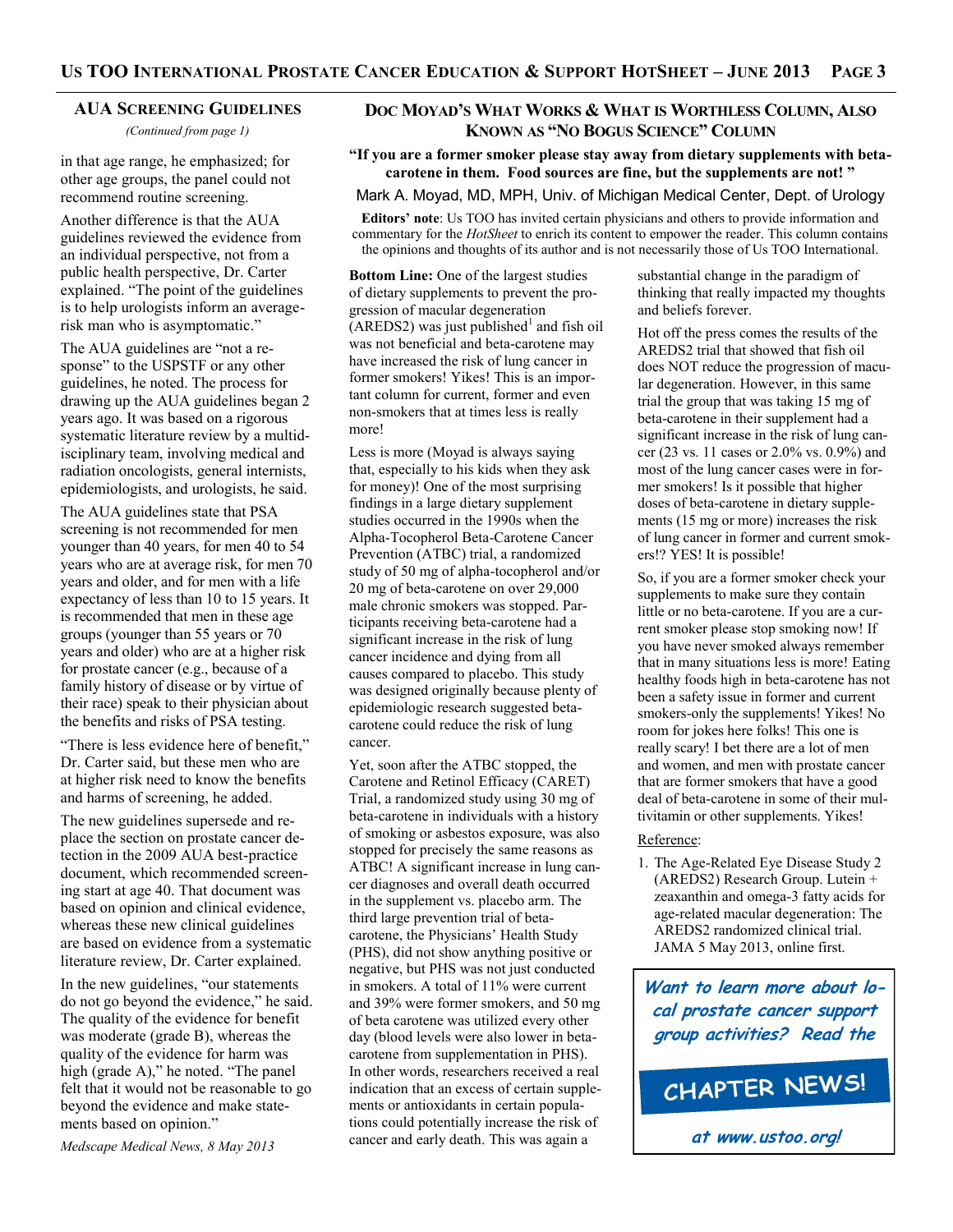# **AUA/ASTRO POST-RP RADIOTHERAPY GUIDELINE** *(Continued from page 1)*

The data-dense document considered 324 research articles and is the fruit of the Radiotherapy after Prostatectomy Panel, a collaboration that was created in 2011 by the 2 groups. Only studies in which PSA data were provided for at least 75% of men were included in the guideline. The recommended strategies and approaches are derived from evidence-based and consensus-based processes in the reviewed articles. "This document constitutes a clinical strategy and is not intended to be interpreted rigidly," write the guideline authors.

The literature that undergirds the guideline has a "major limitation" – the "lack of a large number of randomized controlled trials to guide decision-making in patients with and without evidence of recurrence," they note. There was a similar data problem regarding the appropriate use of androgen-deprivation therapies (ADT), so the guidelines include no instructions about ADT.

The lack of top-flight data means that the guideline has only 1 statement with evidence strength of grade A (high quality, high certainty). In short, the guideline's statements are based mostly on less stellar quality/certainty data or on expert opinion.

The guideline document offers 9 major statements, which fall into different categories – clinical principles (wide agreement by urologists), recommendations (grade C; low-quality and certainty evidence), standards (grade A or B; high/moderate-quality and certainty evidence), and options (non-directives).

"This guideline provides a very practical approach for the clinician to help guide in patient decision-making that will result in the very best patient outcomes." Dr. Thompson said in a press statement.

The new guideline will be published in the August 1 print issue of the International Journal of Radiation Oncology \* Biology \* Physics, the official scientific journal of ASTRO, and in the August print issue of The Journal of Urology, the official journal of the AUA. *Medscape Medical News, 10 May 2013*

# 1 Inform patients undergoing RP for localized prostate cancer of the potential for adverse pathologic findings that portend a higher risk for cancer recurrence *(clinical principle)* 2 Inform patients with adverse pathologic findings (including seminal vesicle invasion, positive surgical margins, and extraprostatic extension) that ART reduces the risk for biochemical (PSA) recurrence, local recurrence, and clinical progression of cancer, compared with RP alone *(clinical principle)* 3 Offer ART to patients with adverse pathologic findings at the time of RP because of the above-stated benefits *(standard; evidence strength, grade A)* 4 Inform patients that PSA recurrence after surgery is associated with a higher risk for the development of metastatic prostate cancer or death from the disease *(clinical principle)* 5 Define biochemical recurrence as a detectable or rising PSA value after surgery that is at least 0.2 ng/mL, with a second confirmatory level that is at least 0.2 ng/mL *(recommendation; evidence strength, grade C)* 6 Consider a restaging evaluation in the patient with a PSA recurrence *(option; evidence strength, grade C)* 7 Offer salvage RT to patients with PSA or local recurrence after RP in whom there is no evidence of distant metastatic disease *(recommendation; evidence strength, grade C)* 8 Inform patients that the effectiveness of RT for PSA recurrence is greatest when given at lower levels of PSA *(clinical principle)* 9 Inform patients of the possible short-term and long-term urinary, bowel, and sexual adverse effects of RT, as well as the potential benefits of controlling disease recurrence (clinical principle).

# **NINE GUIDELINE STATEMENTS**

# **HIGH-DOSE PROSTATE RADIO-THERAPY: BETTER LOCAL CONTROL, NOT SURVIVAL**

For the first time in a randomized trial, dose-escalated radiation therapy (RT) for prostate cancer resulted in better local control at 10 years, but did not translate to better overall survival (OS). Study results were reported at the 2nd European Society for Radiotherapy & Oncology (ESTRO) Forum by Joos Lebesque, MD, a radiation oncologist at the Netherlands Cancer Institute, Antoni van Leeuwenhoek Hospital, Amsterdam.

The phase 3 trial enrolled 664 men with prostate cancer (T1b-T4) from 4 Dutch hospitals between 1997 and 2003. Men were randomly assigned to receive either 78 Gy (n = 333) or 68 Gy (n = 331) of RT in 2 Gy per fraction using threedimensional conformal RT. Results showed that freedom from biochemical/ clinical failure was better in the higherdose group according to American Society for Therapeutic Radiology and Oncology (ASTRO) criteria (45.9% vs 38.4%;  $P = 0.025$ ) or Phoenix guidelines  $(48.5\% \text{ vs } 43.1\%; P = 0.045).$ 

Local failure, one of the secondary endpoints, was observed significantly less in the higher-dose group (14 vs 27 events;  $P = 0.036$ ). "This is the first time after a follow-up of 9 years that we notice a difference in local failure," he noted. However, "for the most important secondary endpoints [disease-specific survival and overall survival] there was no difference. This was a big disappointment for us," Lebesque stated.

Mary Gospodarowicz, MD, Medical Director of the Princess Margaret Cancer Centre at the University Health Network in Toronto, ON, Canada and comoderator of the session commented, "for early-stage disease you need 20 year data to comment on OS." I think he needs a larger cohort of patients over a longer period of time," she stated.

Dr. Lebesque acknowledged that longer follow-up might have revealed a survival difference, if there is one, and he suggested that the wide inclusion criteria may have obscured this potential trend.

#### Reference:

Second ESTRO Forum, abstract OC-0048, presented 20 April 2013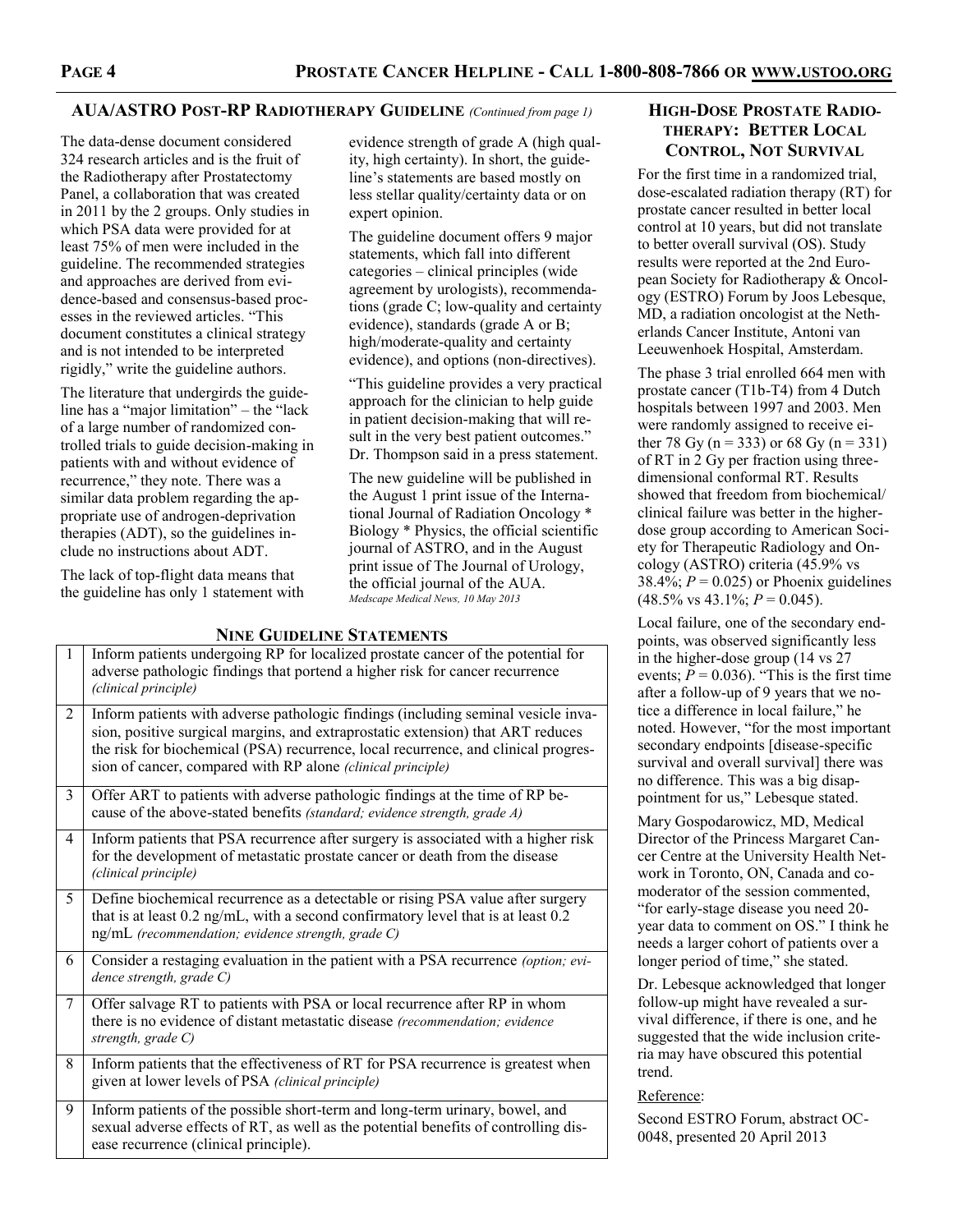#### **GENE TEST FOR PROSTATE CANCER SHOWS PROMISE**

A genetic test can predict the aggressiveness of prostate cancer, a new study shows. The 17-gene test predicts whether tumors will progress to highgrade or postsurgical stage III disease. The results of the study were presented at the American Urological Association 2013 Annual Scientific Meeting.

"We think this will allow patients and doctors to make more confident decisions," stated study coauthor Eric Klein, MD. "That will be a boon to everyone and it will save the system money."

The researchers used RT-PCR to quantify gene expression from manually dissected prostate cancer tissue. They began with 732 candidate genes from 441 men obtained after radical prostatectomy (RP), and calculated the association between these genes and the occurrence of high-grade or stage III (pT3) cancer.

They identified 288 genes predictive of clinical recurrence, regardless of Gleason score patterns. From these 288 genes, they quantified 81 in a needle biopsy study of 167 men. This confirmed the strong association between the genes and adverse pathology. They used multivariate analysis to narrow the genes of interest to 17 from multiple biologic pathways, including stromal response, cellular organization, androgen, proliferation, and reference genes.

A validation study assessed biopsies from 395 men suitable for active surveillance (AS) with tumors as small as 1 mm. They found that they could predict high-grade and/or pT3 disease independently of the Cancer of the Prostate Risk Assessment Post-Surgical (CAPRA-S) nomogram or other standard pretreatment factors ( $P = 0.002$ ).

The test enabled them to increase the number of patients in their study population identified as very low risk – and therefore suitable for AS – from less than 10% to 26%. In other words, they were



**Get connected to other men and family members dealing with a prostate cancer diagnosis at: http:// ustoo.** 

able to reclassify more than a third of patients, originally classified as low risk on the basis of clinical factors, as very low risk. This enabled men to pursue AS.

The researchers also identified aggressive disease in need of immediate treatment in about 10% of patients who had been classified as low risk or very low risk. There are already some gene tests for prostate cancer, but they are only useful for determining the risk for cancer recurrence in men who have already been treated for prostate cancer.

Our 17-gene test "is useful in patients who have been newly diagnosed with prostate cancer," said Dr. Klein. "Right now, we don't have good tools to distinguish cancers that are going to do well from those that will need treatment."

Genomics Health began selling the test, known as the Oncotype Dx Genomic Prostate Score (GPS), after the data was presented at the AUA meeting. It will cost \$3820 per patient, said Steven Shak, MD, chief medical officer of Genomic Health. He said he expects insurance to pay for the test because similar Oncotype Dx tests for use in breast and colon cancer are now reimbursed. He argued that it could save money by reducing unnecessary treatment. "We expect it to be cost-effective," he said. "It should triple the number who choose AS."

This test is one of several promising new technologies for determining which prostate cancers pose the greatest risk, said Jeffrey Hahn Reese, MD, a clinical professor of urology at Stanford University in Palo Alto, California, who was not involved in the study. "It's going to have to be validated at a number of institutions," he stated. "What we have seen in the past is that some of these fly and some of them don't. I think you're going to see a lot more of these because it's what we need."

This study was funded by Genomics Health. Dr. Klein is a paid consultant to the company and to other companies developing genetic tests for prostate cancer. Dr. Reese has disclosed no relevant financial relationships.

#### Reference:

AUA 2013 Annual Scientific Meeting, abstract 2131, presented 8 May 2013

# **MIDLIFE PSA TEST PREDICTS FUTURE PROSTATE RISK**

A screening PSA test in middle age predicted the risk of prostate cancer (PCa) mortality decades later, but was less predictive of metastatic disease, investigators in a multinational study reported. During a 27-year median follow-up, 44% of PCa deaths occurred in men who had PSA values in the highest  $10^{th}$ percentile ( $\geq$ 1.6 µg/L) at ages 45 to 49 or 51 to 55, reported Hans Lilja, MD, of Memorial Sloan-Kettering Cancer Center in New York City, and colleagues online in the *British Medical Journal*.

"Measurement of PSA concentration in early midlife can identify a small group of men at increased risk of PCa metastasis several decades later," Lilja's group wrote. "Careful surveillance is warranted in these men. Given existing data on the risk of death by PSA concentration at age 60, these results suggest that three lifetime PSA tests – mid to late 40s, early 50s, and 60 – are probably sufficient for at least half of men," they added.

Recent studies by Lilja and others have suggested that a single screening PSA test predicts long-term risk for clinically relevant PCa. By extension, a baseline PSA concentration might help distinguish men who would benefit from subsequent PSA evaluations from those who would not, the authors continued.

In an attempt to develop an evidencebased strategy for PCa screening, investigators analyzed data from the Malmö Preventive Project, a Swedish cohort that formed the basis for a previous study showing that PSA level at 60 can predict the risk of PCa mortality by age 85.

Men, ages 27 to 52, provided blood samples at enrollment during 1974 to 1984, and a subgroup provided a second sample 6 years after the first. The analysis involved 21,277 men who provided baseline samples and 4,922 who provided two samples. None of the men had PSA tests to screen for PCa, but the samples were archived for future evaluation.

A total of 9,108 men provided samples before 44 and 12,169 provided samples at 44 to 51. Men who provided a second sample were 51 to 55 at the time. Overall, baseline PSA had a significant asso-

*(Continued on page 6)*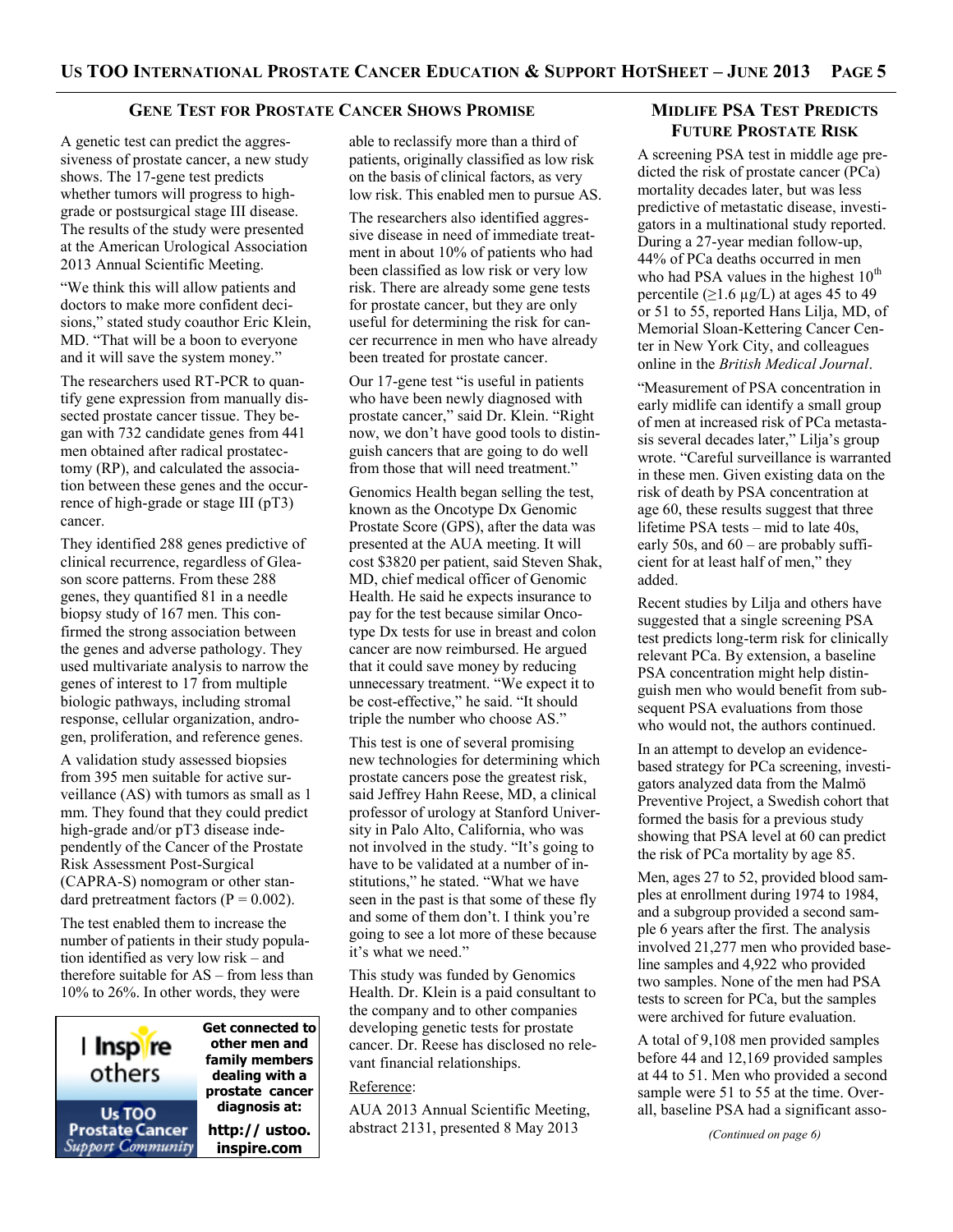# **MIDLIFE PSA TEST**

*(Continued from page 5)*

ciation with PCa metastasis as much as 30 years later (P <0.005). The baseline PSA value also was predictive of subsequent risk of PCa mortality.

Men in the 90<sup>th</sup> percentile of PSA values at 45 to 49 ( $\geq$ 1.6 µg/L) accounted for the single largest share of PCa deaths (44%) during follow-up. Similar results were observed for men 51 to 55 whose PSA levels were in the 90th percentile for the age group ( $\geq$ 2.4 µg/L).

Risk of metastatic PCa could not be ruled out among men who had PSA values below the median at 45 to 49 (0.68  $\mu$ g/L) or at 51 to 55 (0.85  $\mu$ g/L). Men in the younger age group had a 15-year risk of metastatic PCa of 0.09% and the older group had a risk of 0.28%. "Because of the limited number of events in this analysis, it would ... seem likely that only a few tumors would become incurable between the ages of 40 and 45," the authors said. "Therefore, it is difficult to justify initiating PSA testing at age 40 for men with no other relevant risk factor.

"In contrast, the risk of metastases within 15 years was much higher  $(1.6\%)$ for men in the highest 10th at age 45 to 49 and 5.2% at age 51 to 55, suggesting that not starting PSA-based screening until age 51 to 55 would leave an important proportion of men at a increased risk of later being diagnosed with an incurable cancer," they said.

The authors acknowledged that their study population was mostly white so the results may not apply to other races or ethnicities.

The results do add to a substantial body of evidence supporting risk stratification in PCa screening, said Guilherme Godoy, MD, of Baylor College of Medicine in Houston. The study also supports using a baseline PSA test to guide patient counseling and future testing. "If an initial screening PSA test is done when a patient is 40 to 50 and the PSA is low, we can tell the patient that probably the risk of having cancer in the future is low," said Godoy, who was not involved in the study.

"If a man has no other risk factors, such as race or family history, we can probably do less frequent PSA testing... reducing overdiagnosis and overtreatment…"

# **AUA GUIDELINES FOR CRPC TREATMENT** *(Continued from page 1)*

MD, MPH, from the Roswell Park Cancer Institute in Buffalo, NY.

The guidance is especially important given the publicity that has accompanied the new therapies, as well as their cost. "When a drug comes out with a lot of hype, every patient wants that drug."

A large part of the new guideline is recommendations for 6 different types of patients. These "index" patients represent the most common clinical scenarios in men whose prostate cancer is not responsive to traditional androgendeprivation therapy (ADT).

The profiles of the index patients comprise symptoms, performance status (PS), presence or absence of metastases, and whether or not docetaxel (Taxotere®) has been administered.

The guideline authors acknowledge that treatment is rapidly changing, and advise clinicians to use it in conjunction with the "current literature" and an indi-

vidual patient's treatment goals. The table below lists each index patient and their associated recommendations. Because the skeletal system is the most common site for prostate cancer metastasis, the guideline also makes recommendations regarding bone health. Supplemental calcium and vitamin D can be used to prevent fractures and either denosumab (Xgeva®) or zoledronic acid (Zometa®) can be given to prevent skeletal-related events (SREs).

"Prostate cancer deaths are typically the result of mCRPC, a painful disease," said Dr. Cookson in a press statement. "In recent years, a number of new treatments and therapeutic agents have entered the market that have been shown to minimize adverse effects and pain and prolong survival in some patients, but the fact remains that mCRPC is the terminal stage of prostate cancer."

*Medscape Medical News, 9 May 2013*

| Index (patient type) |                                                                             | <b>Clinical profile</b>                                                                                | Primary therapy                                                      | <b>Secondary therapy</b>                                                                                  |
|----------------------|-----------------------------------------------------------------------------|--------------------------------------------------------------------------------------------------------|----------------------------------------------------------------------|-----------------------------------------------------------------------------------------------------------|
| $\mathbf{1}$         | Asymptomatic non-<br>metastatic CRPC                                        | ↑ PSA with cas-<br>trate testosterone<br>& no measurable<br>mCRPC on radio-<br>graphic imaging         | Observation with<br>continued ADT                                    | 1 <sup>st</sup> generation<br>antiandrogen, or<br>ketoconazole<br>Nizoral <sup>®</sup> ) +steroid         |
| $\overline{2}$       | mCRPC with mini-<br>mal or no symptoms<br>and no previous<br>Taxotere (TAX) | ↑ PSA with cas-<br>trate testosterone<br>& mCRPC de-<br>tected on radio-<br>graphic imaging            | Zytiga+prednisone<br>(pred), TAX, or<br>Provenge                     | 1 <sup>st</sup> generation<br>antiandrogen,<br>Nizoral+ steroid, or<br>observation                        |
| 3                    | Symptomatic<br>mCRPC with good<br>PS and no previous<br>chemotherapy        | ↑ PSA with cas-<br>trate testosterone,<br>mCRPC is only<br>cause of symp-<br>toms (e.g., pain)         | TAX, Zytiga+pred                                                     | Nizoral+steroid,<br>mitoxantrone, or<br>radionuclide<br>therapy                                           |
| $\overline{4}$       | Symptomatic<br>mCRPC with poor<br>PS and no previous<br>chemotherapy        | Symptomatic<br>mCRPC not eligi-<br>ble for clinical<br>trials due to poor<br>PS (ECOG 3 or 4)          | Zytiga+pred                                                          | Nizoral+steroid, or<br>radionuclide therapy<br>Chemotherapy if<br>poor PS is directly<br>related to mCRPC |
| 5                    | Symptomatic<br>mCRPC with good<br>PS & progressive<br>disease on TAX        | Focus is to main-<br>tain good PS and<br>avoid significant<br>toxicity from addi-<br>tional treatments | Zytiga+pred (if<br>not given prior to<br>TAX), Jevtana, or<br>Xtandi | Nizoral+steroid can<br>be given if primary<br>therapy is not<br>available                                 |
| 6                    | Symptomatic<br>mCRPC with poor<br>PS and disease pro-<br>gression on TAX    | Men with poor PS<br>$(ECOG 3 or 4)$ in<br>their final months<br>of life                                | Palliative care                                                      | For selected men,<br>Zytiga+pred,<br>Xtandi, or Nizoral+<br>steroid                                       |

# **CRPC INDEX PATIENTS AND THEIR ASSOCIATED RECOMMENDATIONS**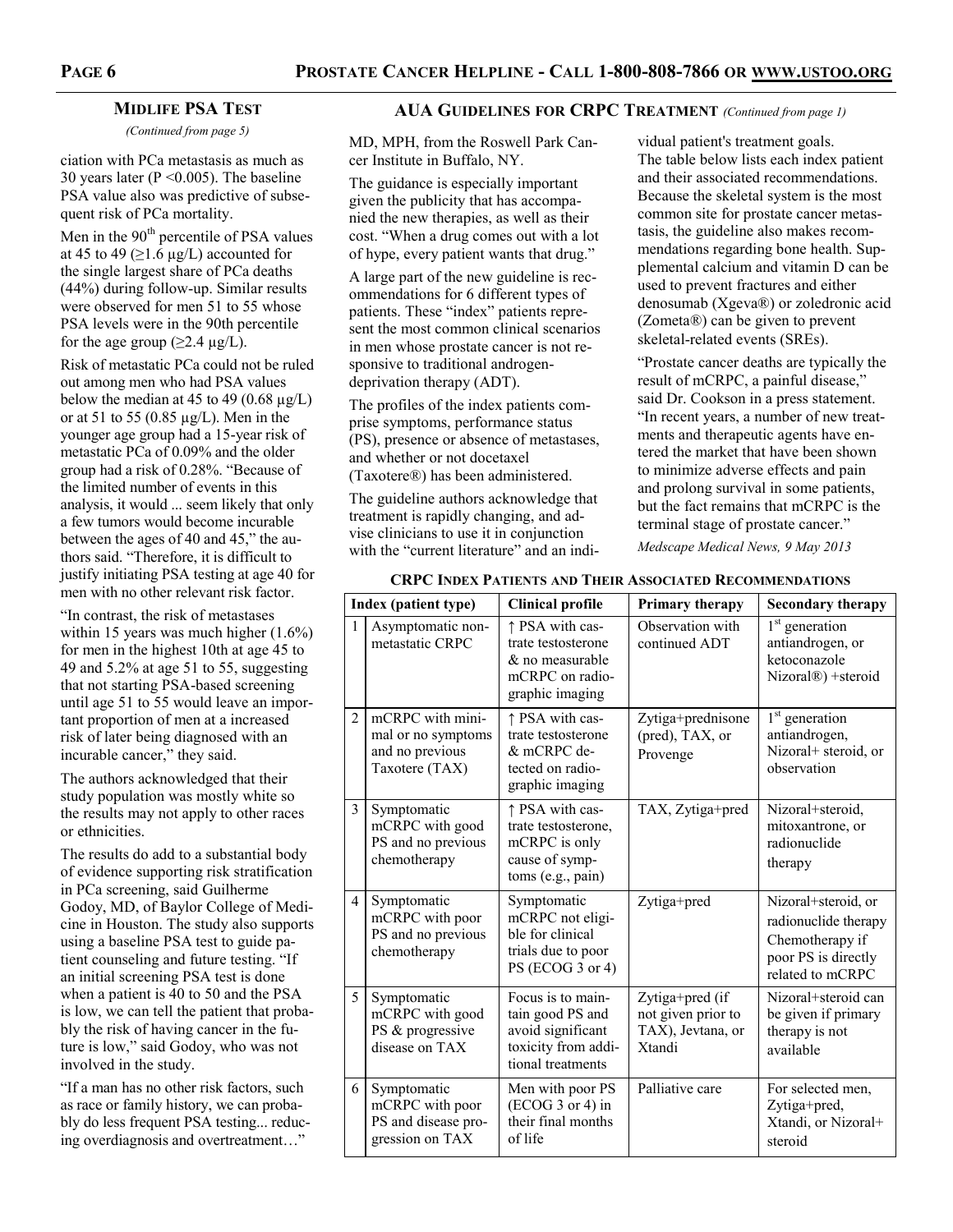#### **DOCTOR CHODAK'S BOTTOM LINE** *(Ref Key: article #, page #, column #)*

Gerald Chodak, MD www.prostatevideos.com

*Editors' note*: Us TOO has invited certain physicians and others to provide information and commentary for the *HotSheet* to enrich its content to empower the reader. This column contains the opinions and thoughts of its author and is not necessarily those of Us TOO International.

**a1p1c1** The AUA has been very active in the past few weeks providing policy statements for the management of several aspects of prostate cancer. Three are described in this month's *HotSheet*. The first is a joint report in collaboration with the American Society for Radiation Oncology in which they provide nine statements about adjuvant radiation after radical prostatectomy with varying levels of support. Unfortunately, only one is based on randomized clinical data. Until the full report is published any critique must be tempered, however, as written, the statements are broad and in my opinion, they do not really provide enough information that will enable patients to decide what to do. What they lack is any numerical information about benefits and risks. The most important statement based on randomized data is that adjuvant radiation after surgery for adverse pathological findings does improve survival; however, the statement should include the odds of benefitting, which is about one out of every nine men who get treated. Statement 4 indicates that a PSA recurrence is associated with a higher risk for metastases or death but patients should be provided with the approximate odds each will occur with and without the adjuvant treatment. Equally important is the need to present patients with the odds of developing short and long-term urinary, bowel and sexual problems and the potential odds of reducing disease recurrence if adjuvant therapy is used. Without more detailed information, patients really will be unable to make a truly informed decision because they cannot decide if the benefits are worth the risks.

**The Bottom Line:** Having a more uniform message between urologists and radiotherapists about adjuvant radiation after radical prostatectomy can potentially benefit patients, but it should include more specific information about the odds of getting good and bad results to be really helpful.

**a2p1c2** The second guideline from the AUA is about managing castrate resistant prostate cancer (CRPC). As indicated in the article, four new therapies

are already available and more are likely to appear in the near future. Presently, no studies on optimal sequencing have been conducted and there may not be much incentive for pharmaceutical companies to conduct them.

To begin with, any man with bone metastases is advised to receive Calcium and Vitamin D plus Zometa or Xgeva to protect the bones. Although there are clear advantages in favor of Xgeva, they are not included in the report. Several examples of patient profiles are shown that would benefit from different treatments, which does offer some help but there are several shortcomings. For example, in Case I for a man with a rising PSA on hormone therapy without metastases, they advise secondary therapy with an antiandrogen or ketoconazole, but not one study has ever demonstrated a survival benefit with either treatment and ketoconazole is not FDA approved for that purpose. Cases 2 and 3 both include men with symptoms from metastases and it is unclear how they are different, although the implication is that men in case 3 have more than minimal symptoms. More clarity would be provided by including information about performance status. Case 2 also lacks guidance about either sequencing or combinations of therapy and I find it surprising on the AUA website that they assign level "A" supporting evidence for Zytiga/prednisone but level "B" for TAX and Provenge even though all three were FDA approved based on Level A studies. If a man is going to receive Provenge, the statement should have talked about giving it before chemotherapy because that is the way it was approved and there is little data showing its effect after Taxotere. Another question is whether it should be given before Zytiga because no data exist about the effect of Provenge if given after Prednisone. For patient 3, the guidance talks about men with "good performance status" without specifically defining that category as including men with a status of 0-2 and excluding 3 and 4. In Case 4, Zytiga/prednisone are recommended for a man with symptomatic

disease and poor performance status, however, the randomized studies specifically excluded men with moderate or severe pain or those using narcotics. In Case 5, one wonders why the statement provided equal guidance for Jevtana, Zytiga/prednisone, and Xtandi rather than delaying the use of Jevtana until after the other two options due to its much higher incidence of severe and or dangerous side effects.

**The Bottom Line:** The management of CRPC has become much more complicated due to a growing number of treatment options and the guidance provided by the AUA is a good step in helping men but in its present form it contains several shortcomings.

**a6p4c3** The study reported by Lebesque and co-workers provides interesting but perhaps not definitive information about the value of using higher doses of radiation to the prostate. The authors randomized men with stage T1b-T4 disease to receive two different doses of 3D-CRT. They found no impact on survival at 20 years. The weaknesses of the study, however, are that they combined a broad range of clinical stages and did not include hormone therapy with the higher risk group even though randomized studies have proven a survival benefit. The study would be more reliable if the patients had been stratified at entry to allow a proper analysis. A subset analysis did not show any benefit for the higher dose in men with a PSA under 10 ng/mL. Perhaps the most important finding from this study that has broad implications for other clinical trials is that **a reduction in PSA recurrence and local recurrence did not translate into a survival benefit**. The reason this matters is that so many studies with newer forms of radiation are using these two outcomes as a surrogate for survival and this study is just one more example of why that assumption is invalid.

**The Bottom Line:** The most important message from this study is that lowering PSA and local recurrence do not prove